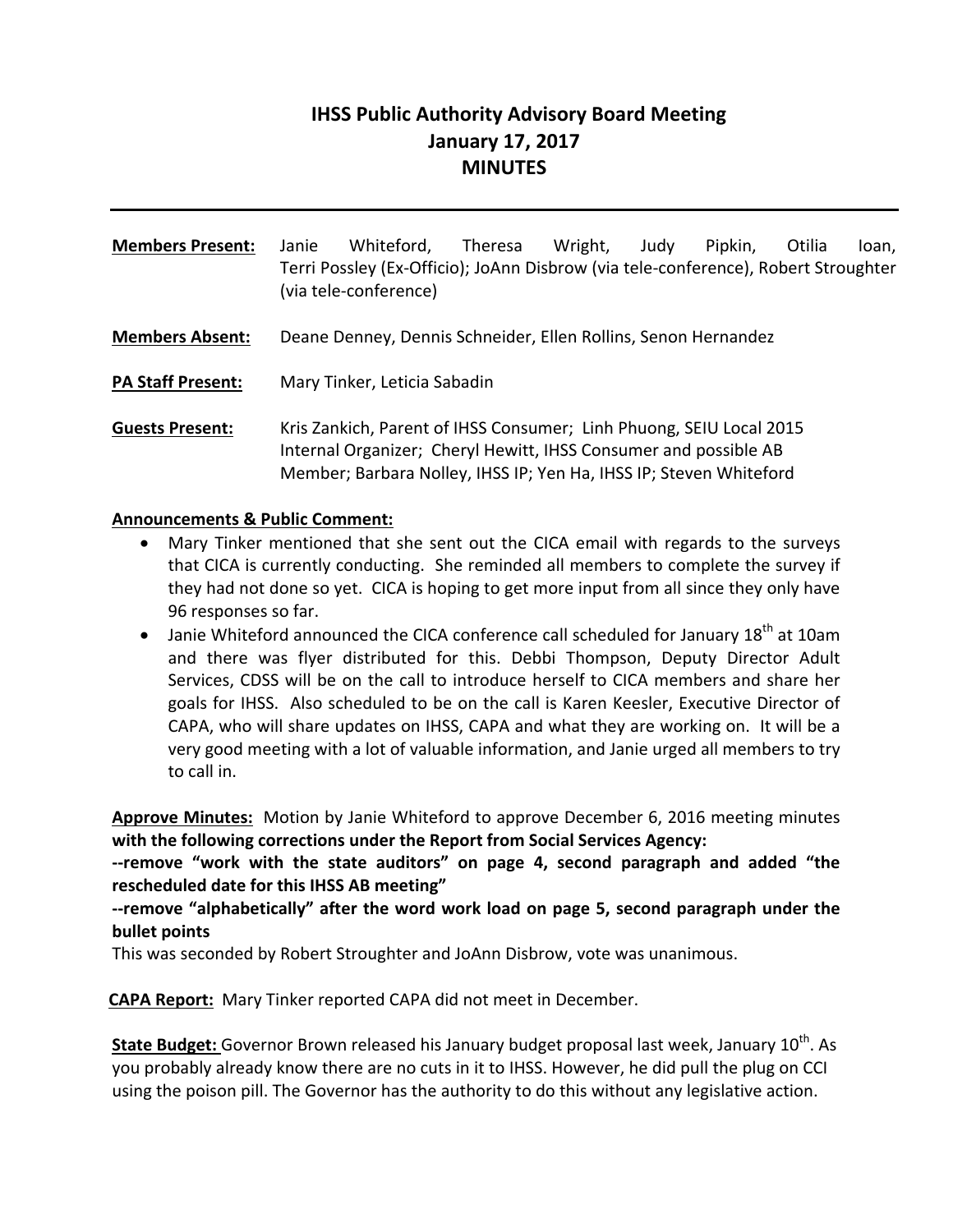This means CCI will wind down during this calendar year and be completely done December 31, 2017.

What this really means is IHSS is being pulled out of the managed care plans and the capitated rate the MCOs receive will be reduced by that amount. The beneficiaries in CCI will remain in CalMedi Connect so will continue with their same providers, etc.

The counties are going to resume paying 35% of the costs of IHSS as prior to CCI. This impacts all counties not just the seven CCI counties. CSAC is working with the administration to develop a methodology to prevent this from causing harm to the counties. CAPA is working with and supporting CSAC in this effort. Additional impacts to discontinuance of CCI:

- Eliminates the MOE resulting in increased county costs upwards of \$624 million in FY 2017/18 and more than \$4.4 billion over six years if there isn't some other mechanism put in place to assist the counties. The MOE goes away effective July 1, 2017.
- Statewide Authority disbanded effective 1/10/17
- Statewide Authority Advisory Committee already received notification that this committee is disbanded effective 1/10/17, and their meeting scheduled for late January was cancelled. CDSS will be holding a conference call to provide opportunity for this committee to express their thoughts and concerns regarding this change.
- Collective bargaining reverts back to the 7 CCI counties—notification letters are expected to the counties this week.

Discontinuance of the Universal Assessment Tool

**FLSA update:** CDSS unilaterally decided to give 119 providers who attained a third violation a reprieve. Although this sounds like a very magnanimous thing to do it actually creates more problems.

- Counties spent a great deal of time and resources reaching out to, calling and speaking with these providers to help them prevent getting the third violation and some said, I don't care I'm not changing what I'm doing. Which means that they can because who's going to enforce anything?
- It is unfair to everyone else that gets a  $3<sup>rd</sup>$  violation from here on out if they don't get the same consideration.
- It makes it tough to get providers to take the violations seriously if the state continually changes the rules.

Santa Clara County IHSS did not have anyone with a third violation. Mary indicated she would defer this to Terri and let her speak about how her staff worked to prevent it from happening.

**Paid Sick Leave:** Nothing new happened in December on this, implementation of sick leave doesn't start until July 1, 2018.

**Electronic Timesheets:** A public stakeholder meeting will be held in February 2017. CDSS will select two counties to pilot ET in May then hope to be ready for full roll-out to all counties by June 2017. This will not be mandatory providers can opt not to use ET.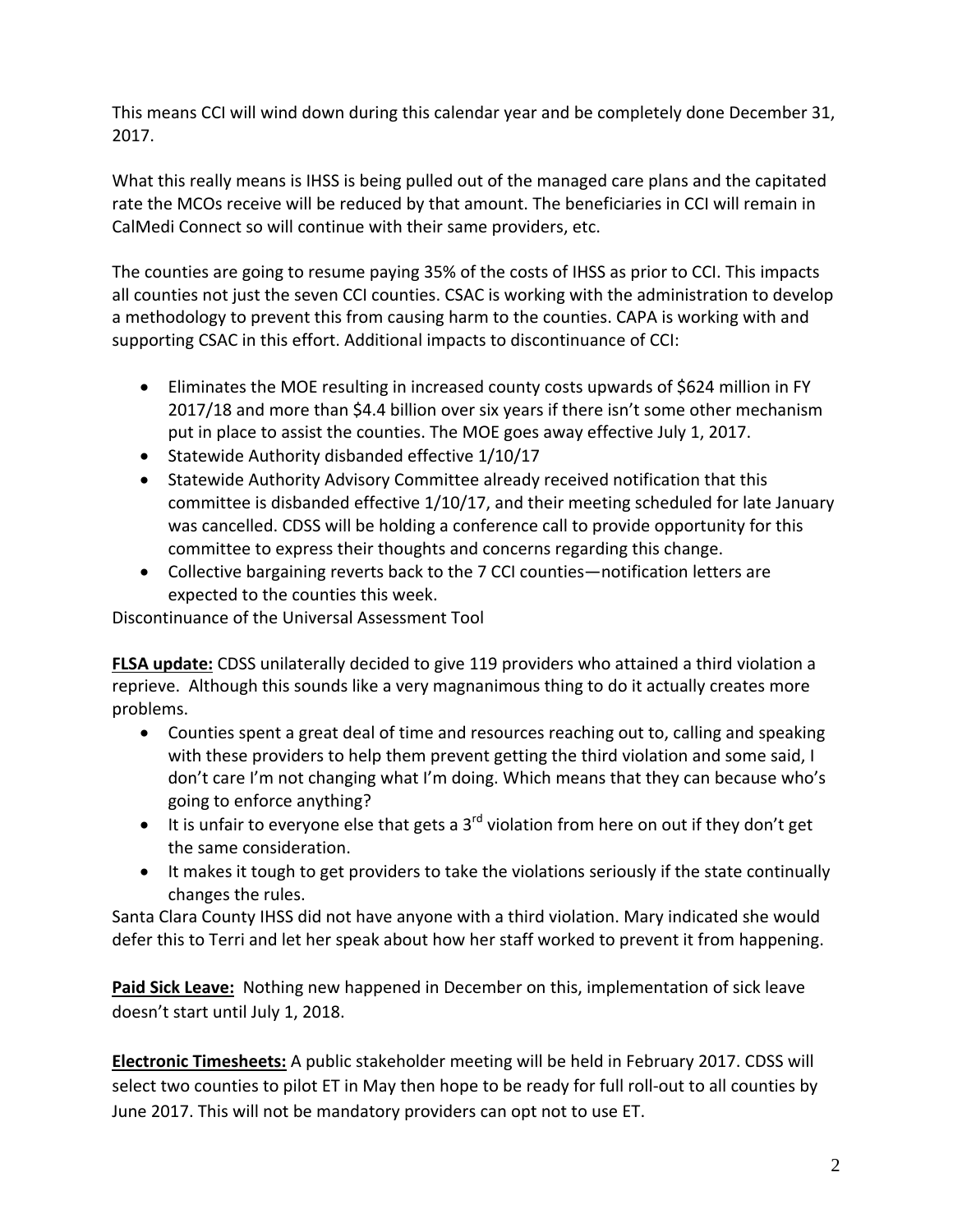#### **PROGRAMS REPORT**

**Benefits Administration:** There were 10,382 IPs enrolled in the Valley Health Plan with 6,393 of those in the Classic Plan and 3,989 in the Preferred Plan. There were 11,049 IPs enrolled in the Dental/Vision plans during the month of December. There were 70 Eco Pass Clipper Cards issued.

#### **Enrollment:**

Number of IPs enrolled: 267

**Registry Services:** There are 559 active IPs on the registry and 1102 active consumers.

The registry:

- Completed 74 new consumer intakes
- Attained 51 matches
- Provided 358 interventions

**Care Coaching:** The Registry received 25 referrals for Care Coaching in the month of December. One referral was made by Santa Clara Family Health Plan.

**Registry Recruitment:** One Registry Introduction Training session was held in December. This session was held in Spanish. There were 7 individuals prescreened and invited to participate with 7 attending.

**Urgent Care Registry** authorized 16 hours of service for the month of December.

**Expedited Registry:** Expedited Registry received 7 referrals in December.

#### **Training for Consumers and Providers:**

**Consumer Training:** One Call and Connect session was held in December with 7 participants. The session was titled "Emergency Preparation & Fire Safety."

**IP Trainings Provided:** The Public Authority offered 9 classes during December training 154 IPs.

**Over Time Training:** The Public Authority provided over the phone training/counseling for 7 IHSS providers on overtime issues and how to properly complete their timesheet.

The latest class schedule was distributed to all at the meeting. New semester starts on February 9, 2017.

**California IHSS Consumer Alliance Report (CICA):** Janie Whiteford once again reiterated the CICA conference call scheduled for tomorrow, January  $18<sup>th</sup>$ . Everyone should try to call-in and participate. There are 10 members on the Statewide Authority Advisory Committee that has been disbanded.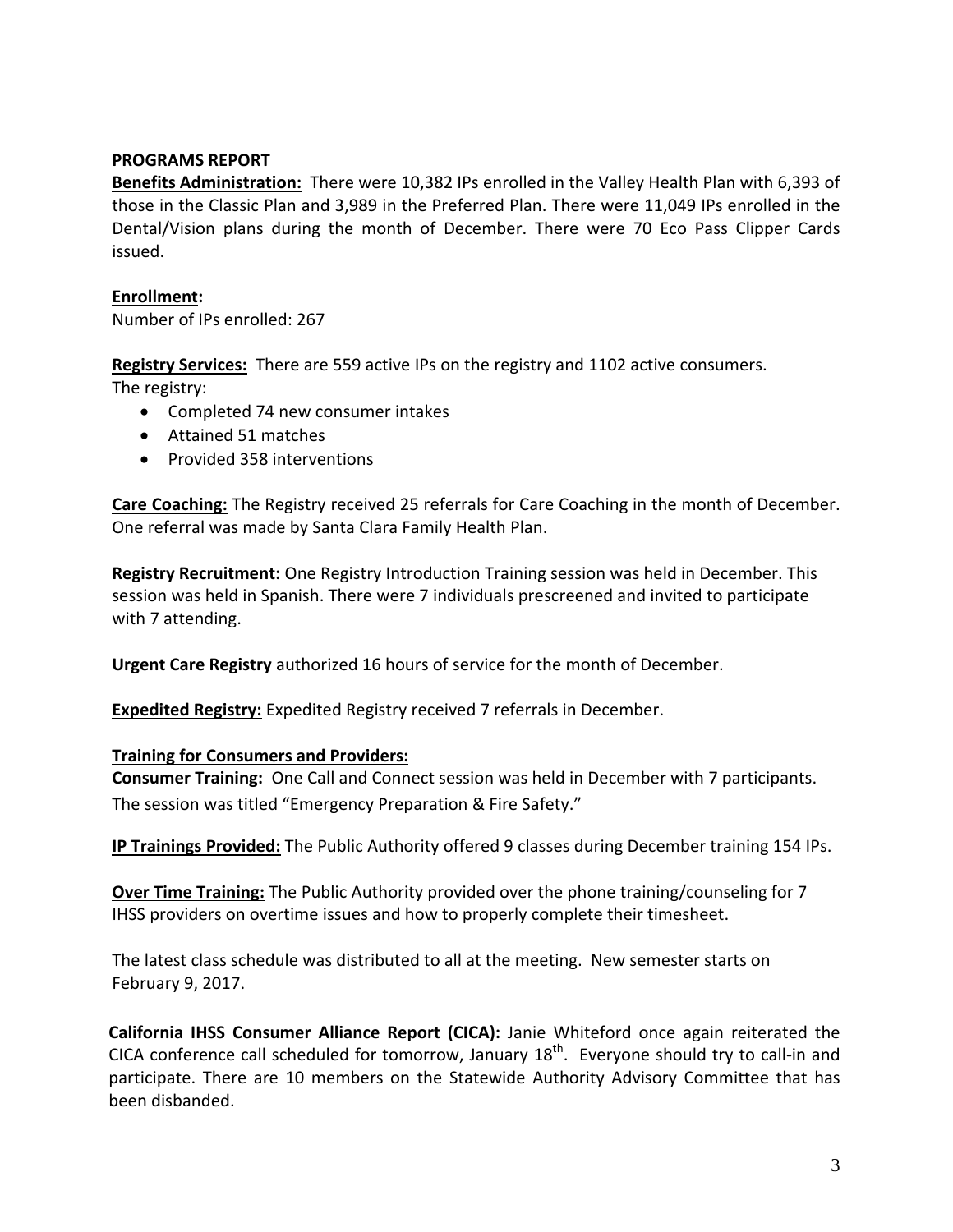Janie mentioned that she is not sure if there will be a Disability Capital Action Day (DCAD) event this year in Sacramento. If so, CICA has big plans for DCAD and they plan to sponsor, along with SVILC and CARA, a Senior Lobby Day. They would like to do a-two day training for consumers to have the opportunity and experience in speaking and meeting their Legislators. The training will also focus on "how to advocate and be heard."

**Report from Social Services Agency:** Terri Possley reported that IHSS has a lot going on right now especially with the latest news on CCI. As of now, it will be business as usual until they hear otherwise. IHSS submitted a new request for 33 new positions and plan to go forward with this for the new fiscal year. The CCI Unit is very concerned and they have heard of rumors that there will be lay‐offs. Terri is trying her best to keep everyone calm and to focus on intakes and the normal business routine for now. Terri plans to meet with Jim Ramoni to review and do updates on IHSS.

Jim Ramoni had been out of the office for an extended period of time but he is back, he returned on January 3, 2017 and in full force. There was a leadership team meeting at IHSS today. One topic on the agenda was having a "guest" from IHSS attend the monthly AB meetings along with Terri. At this time, for next month in February Terri states that Inessa Christy will attend and make a brief 5‐10 minute presentation. Inessa is from the Application Readiness Unit.

Terri reported that all Social Workers should have complete remote access by the end of February 2017. What this means is that all Social Workers will have access to email, CMIPS II, on their phone, computers and laptops. This will ensure that they are a bit more efficient when they are off‐site doing assessments and reassessments. This is a great accomplishment and IHSS is very proud and glad that they have this up and running and almost completed. Mary Tinker asked Terri if she would be willing to write a brief article regarding this exciting advancement so the Public Authority could include it in one of the upcoming newsletters.

Terri shared how pleased she was that the QA Audit went very well. Terri does not have the official written report yet; however she can tell us that the audit recognized quite a few improvements in several areas which included: more thorough assessments, notes on case files and the filing of cases. Terri is very happy with all the results and she congratulated her team/staff.

Also noted was that Renee Bhader was recently promoted to the Manager of the Case Carrying Unit overseeing nine social workers. The QA Manager position is vacant but they have someone already lined up, her name is Veronica Marquez-Hothem.

As another major accomplishment Terri shared that for the first time ever IHSS has enough Vietnamese speaking Social Workers to fully cover this section of the IHSS population in Santa Clara County.

## **Next Meeting:**